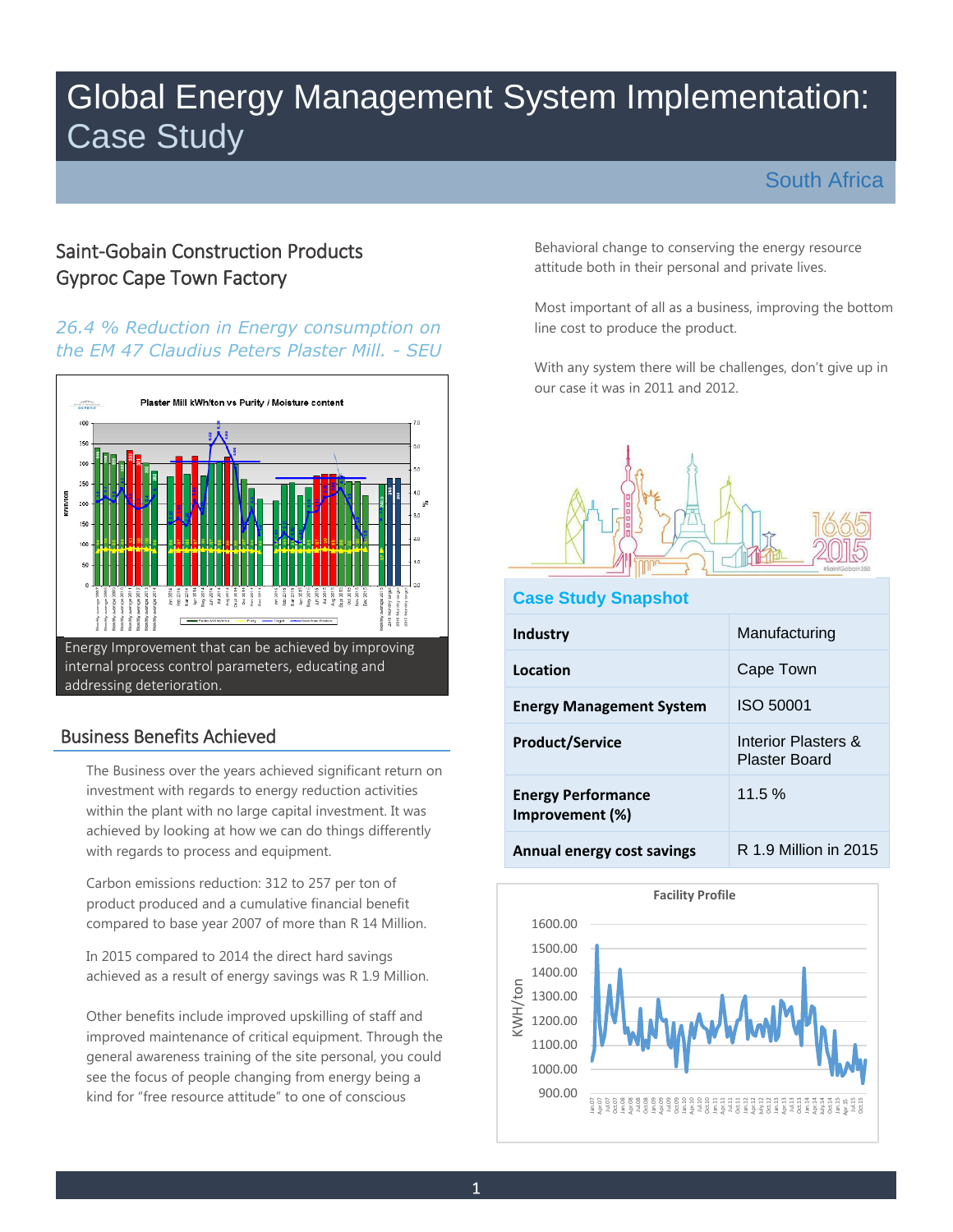| Cost to implement | 120000  |
|-------------------|---------|
| Payback period    | 1 month |

#### *"Avoid increasing energy costs, implement ISO 500001.It will improve your bottom line"* —Azeem Mohamood

1. Training and awareness is critical for sustaining Energy Performance particularly in an environment where the human factor influences energy consumption! It creates more eyes focusing on the SEU's and a better understanding for maintaining the SEU's to consume as little energy as possible. Together with a platform for all employees to be able to report a non-conformance is vital for sustaining. ISO 50001 forces energy managers to take this into consideration.

2. ISO 50001 system allows business a holistic systematic approach to improving the energy cost of any business. It is a simple effective proven system.

3. The system allows you to set you own boundaries. Begin small, in our case we started in the Plaster Mill and later moved on to the board plant where we similarly improved the plant performance using existing equipment by 15.1 %.

 business environment. 4. ISO 50001 is a simple holistic approach that if the standard is followed correctly the implementer will achieve benefit to any

## Business Case for Energy Management

 official partner to COP21-CMP11 we are committed to improve Saint-Gobain is the world leader in sustainable habitat we have a corporate responsibility in protecting the environment and as our efficiency of our plants.



By Cape Town Factory Implementing ISO 50001 shows the local management commitment by the local plant to help the group achieve the set climate change goals.

 efficient in the way that we consume that energy and The energy cost, is the largest of the plant expenses and with the rising cost of energy, ISO 50001 allows industry's to try to lessen the impact of the rising energy cost by becoming more improving that businesses profitability.

I decided to align our energy management system with ISO 50001 to improve the sustaining of results. The system gives a clear logical manner in which to manage and sustain energy use for any environment that consumes energy.

 training for business willing to reduce energy consumption. As The National Cleaner Production Center assists and provides well as United Nations Industrial Development Organization has very good training programs for company's willing to improve the efficiency of equipment. Training available for companies are pumps, fans, and steam systems optimization training.

 as ISO 50001. The system forces you to look at entire elements 50001 helps you to consider the inputs to the process that also impact the energy consumption an SEU. The prior approach to energy management was not as holistic around a SEU to ensure sustainability for that SEU. Analyzing all factors from measurement, training and operational control, etc. The system encourages sustaining of all elements, so many times we think of sustaining around a machine we neglect items like purchasing etc. Depending on the process, ISO

## Keys to Success

- Start small, identify the significant energy users and set your boundaries around the targeted SEU.
- from calibration to the human factor in calibration and how that data is reflected in the final report. In so many Begin with measurement of the SEU, if you don't know where you are you won't know what you can achieve. Holistically look at all aspects of the measuring system instances a company comes out and calibrates the meter, the meter is only one aspect of the entire measuring system so always consider from metering to final report.
- for sustaining! People appreciate being upskilled and will Don't neglect training and awareness. The maintenance and operational staff are critical in sustaining and maintaining the efficiency of the equipment. This is critical contribute more. Provide an easy feedback process for all employees to report abnormalities from the sweeper cleaning the SEU to the manager. The sweeper walks by the SEU on a daily basis he knows the sound of that SEU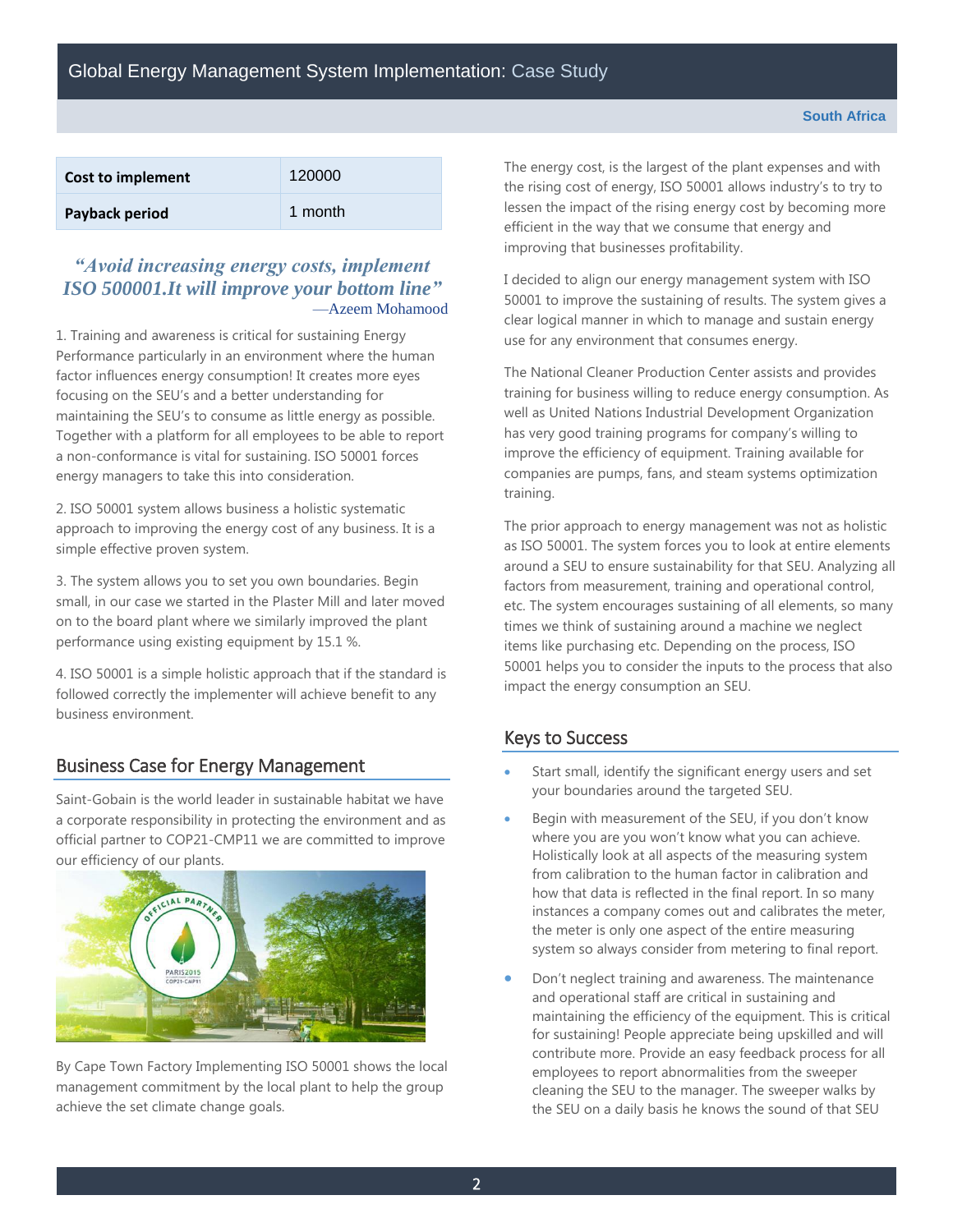and if he is trained around abnormalities in the area, the SEU will be better sustained particularly in air ingress environments.

- have and analyzing it for best efficacy. I would say at least Don't think of beginning with investment, great savings can be achieved by looking at the existing processes you 10% can be achieved by looking at operational control and process on the existing equipment and how we maintain it.
- In many installations the designers of the systems included safety factors that are not in the best interest of energy efficiency. For example in our case there is a 3 stage dryer with EOS and heat exchanger and 2 dampers on the pre zone section of the dryer was not set up to consider energy efficiency.
- When setting KPI's for the SEU's look at the regression analysis to ensure the ENPI is accurate and conforms.
- Consider the raw material inputs, this can affect the SEU considerably.
- all departments. The engineering department will install Management commitment and team commitment is essential, management of change is critical. In many industries each department is focused on its own objectives and targets. Energy consumption is affected by the cheapest most reliable component and not necessarily the most energy efficient component. Quality department will change the raw material or a portion of the process, safety department will install new equipment for monitoring. Energy efficiency can quickly spiral out of control if the collaboration from all departments within a business is not achieved.



PICTURED ABOVE: Receiving the ISO 50001 certificate at the Energy Indaba NCPC conference. (From left to right) **Faith** 

 **Gyproc), Pieter Hassbroek (SABS), Claudia Giacovelli (UNIDO) Mkhacwa (NCPC), Azeem Mohamood (Saint-Gobain** 

#### EnMS Development and Implementation

The following benefits were achieved in 2015:

EM 47 Plaster Mill improvement 282 – 249.5 KWh/ton

Board Plant Improvement 719 – 649 KWh/ton

process controls to further improve energy efficiency. Resulting in R 1.9 Million Rand and no serious capital expenditure was required. It was as a result of addressing maintenance issues to increase humidity and analyzing our

For the two plants the total Kg CO<sub>2</sub>/ton of product was reduced from 289.7 to 256 Kg CO<sub>2</sub>/ton of product.

For a successful energy management system, management commitment is essential, I cannot stress how import this is for all departments and all staff to be engaged in energy conservation. Sustaining of the energy management system will not be achieved without the collaboration from all departments. Our team consisted of:

- Maintenance planner and site Energy Manager
- Control and instrumentation engineer.
- Quality engineer.
- SHEQ manager.
- Lab engineer.

 involving the senior operator that operates the When setting up your energy management team consider machine/process as well as the mechanical or electrical person that maintains the significant energy user of that process.

The quality involvement is because as a quality engineer we always tend to work to the higher specification limits for a safety factor. Consider a drying installation the operator operates the machines to achieve the dryer side of the specification which then adversely affects energy consumption, when if we operate on the opposite's side of the limits it would improve energy consumption. Every little bit counts when you manufacturing tons of a product.

A good step to start is to analyze energy data, identify the significant energy uses and establish the driver influence on the significant energy user. Use regression analysis to assist in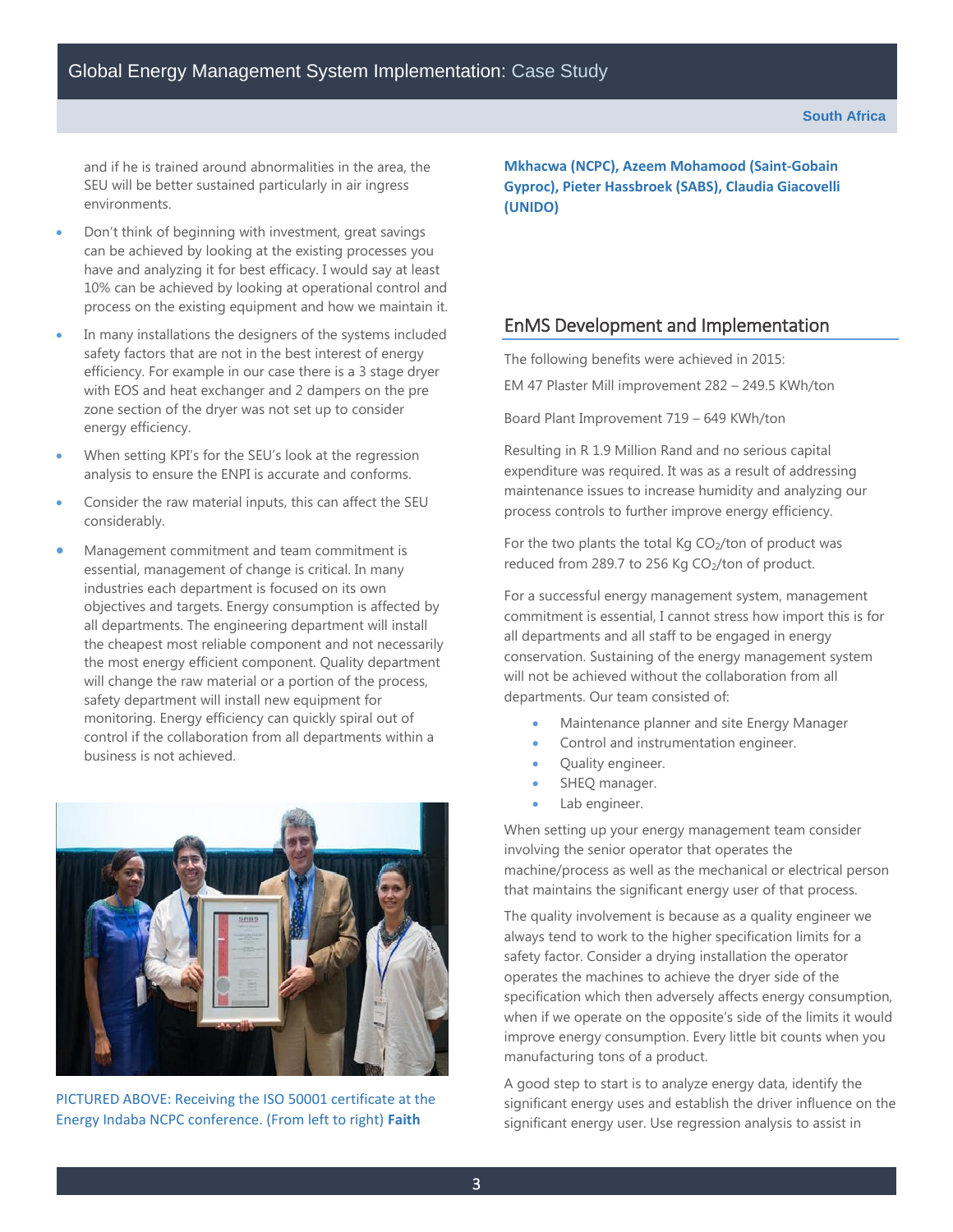determining the relevant variables. Then establish the baseline on the targeted SEU's. Identify opportunities for improvement and from there develop targets and action plans. Don't forget about the easy win and quick to implement items, do them first it will give management confidence in the system and all who views it, be proactive simple things like a purchasing procedures for lighting, drives and motors.

Most importantly review projects implemented for sustainability, track it for 3 months after installation and review at the annual internal audit for sustainability. Also do don't neglect new staff engagements, awareness is key for sustaining.<br>For companies that want to implement it took me 6 months to

implement a management system and I would say with resources available one year to having full system delivering sustainable results.<br>As I mentioned before training awareness is key. At our plant

 that can be achieved by that discussion. we use world class manufacturing techniques. We have tools for example one point lessons, standard maintenance procedures we also have various ways for an employees to give feedback on issues that arise for example a simple tag, or the safety, health, environmental and quality forms that were developed for all employees to report any SHEQ issue. A method that I found best with artisans is to show them the influence they a have in a positive manner and having a positive discussion on things we can do differently. You will find people are willing to contribute when we are all learning new things. Take the time with the operator operating the process explaining to him or her the detail you know, you will be surprised by the benefit to the energy management system

Before any of these systems can be implemented, awareness training firstly needs to be carried out. Employees need to be shown what to focus on and what to be aware of before any reporting can be done.

One particular awareness training session that was held on EHS was particularly effective because the link to global warming and the effects of our process on the environment was made very effectively. Also the awareness related to our SEU's was clearly made and link between maintenance and the influence of the operators was understood by the audience.

When tracking the results of the energy management system always verify it with the actual energy bills or accountant to ensure sustainable results. Meters, PLC, Sequel Servers and plant SCADA display systems for the plant can go out of calibration and require correct scaling and monitoring. (SCADA - Supervisory control and data acquisition is a system for remote monitoring and control).

 efficiency both in the calcination and board Plant and began analysis parameters. We reduced the excess air in the mill by retuning the burner and addressing deterioration on seals. The of 162°C to 154°C. We used sap maintenance for time based of the plant where we experience air ingress issues. Also we training for inspecting particular components. Type of seals conducting the routine maintenance inspection. In both plants alarm at set values for notification. Additional sustaining can see deviations. On the burners for the plant, we issued the at. All process improvements should be documented fully in employees. When we carry out energy projects a snap shot settings are evaluated. When we are looking into electrical In our drying plants we identified humidity as key to energy sealing up and adjusting dampers in order to increase the humidity. Using wet bulb and dry bulb measurements, the board plant humidity was increased from 220 g/kg – 380 g/kg per zone and the plaster mill was similarly raised from 200 to 320 g/kg together with the change in process quality phase result in the plaster mill was a reduction in process temperature maintenance and quality inspections on the particular sections addressed maintenance related energy consumption losses through standard maintenance procedures and awareness was also changed to make it easier for the mechanical person humidity is now a routine inspection and we are now looking into Vaisala humidity meters for constant measurement and to countermeasures was to tighten up on the process temperature variation alarm and displaying a control plan for the entire plant on the floor that shows critical setting values to achieve best energy and quality. Displaying this control plan on the floor means anyone looking at the plant information screen burner contractor with optimal combustion settings for our process between the modulation points that our burner runs operational control for a history and for it to be reviewed and audited by anyone at any time, this document can assist in sustaining of all countermeasures and training of new over a particular period is taken before the project is carried out and after the project is implemented on the same process conditions. For our heating processes, evaluation of temperature and burner fuel rating as well as modulation improvements we use a power meter for a before and after evaluation on success of the project. We implemented a tracking sheet for each project that is carried out, on this sheet we track the results, cost benefit ratios, problem identification, root-cause and countermeasures installed. Results should be tracked for a minimum of three months to ensure sustainability after the project is completed. This sheet can then be shared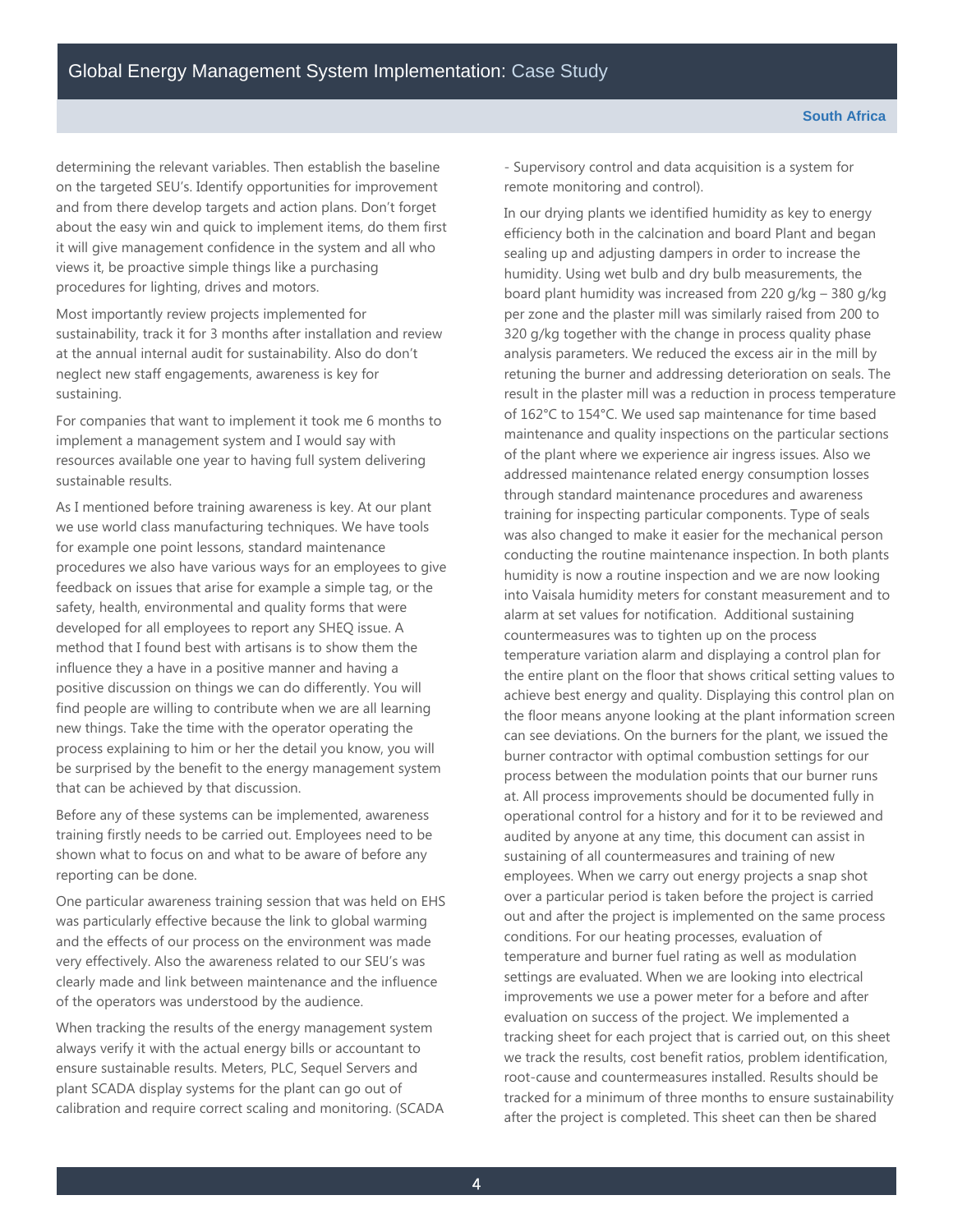with employees and our sister plant to communicate the success achieved by the energy management system.

On our routine internal audits of our energy management system we create an audit plan to audit certain sections of our energy management system at certain stages and it's always conducted with more than one employee for an objective view. On our management review we cover the following topics.

- Energy policy review & amendments
- Review energy performance and related EnPI's
- Results of evaluation of compliance with legal & other internal business requirements.
- Follow up actions from previous management reviews
- EMS internal audit findings and countermeasures implemented.
- Status of corrective and preventative actions
- Recommendations for further energy initiatives
- Forecasted energy performance for the next period,

#### Lessons Learned

- Begin small set your boundaries.
- Assess the energy data, accounts and metering systems from meter to final report.
- Develop a metering plan and include it in your operational control.
- Understand the energy metrics and the driver influences.
- Baseline and benchmark the SEU.
- Carry out awareness training
- Create a platform for all employees to effectively communicate non conformances Spend the time training it is so beneficial.
- Document the costs of implementing in detail regardless of how simple the cost is. It will assist in implementing of future projects and motivating for future projects. Consider a seal that is not replaced on a dust collector, this impacts energy and is addressed in the normal maintenance program with

maintenance consumables. Track that cost benefit analyses as this will help you justify future projects. That simple sealant used could save thousands.



 *TC242, it was fascinating to experience the "The holistic approach required to implement SANS ISO 50001 enhanced the safety and quality within the plant. As Chair (SABS) of implementation within our business."*

—Lisa Reynolds – Sustainable Development Executive & Chair of TC242

To all who are willing to implement ISO 50001, all the best with your systems and it will definitely improve your business profitability!

Through the Energy Management Working Group (EMWG), government official's worldwide share best practices and leverage their collective knowledge and experience to create high-impact national programs that accelerate the use of energy management systems in industry and commercial buildings. The EMWG was launched in 2010 by the Clean Energy Ministerial (CEM) and International Partnership for Energy Efficiency Cooperation (IPEEC).

For more information, please visit *[www.cleanenergyministerial.org/energymanagement.](http://www.cleanenergyministerial.org/energymanagement)*